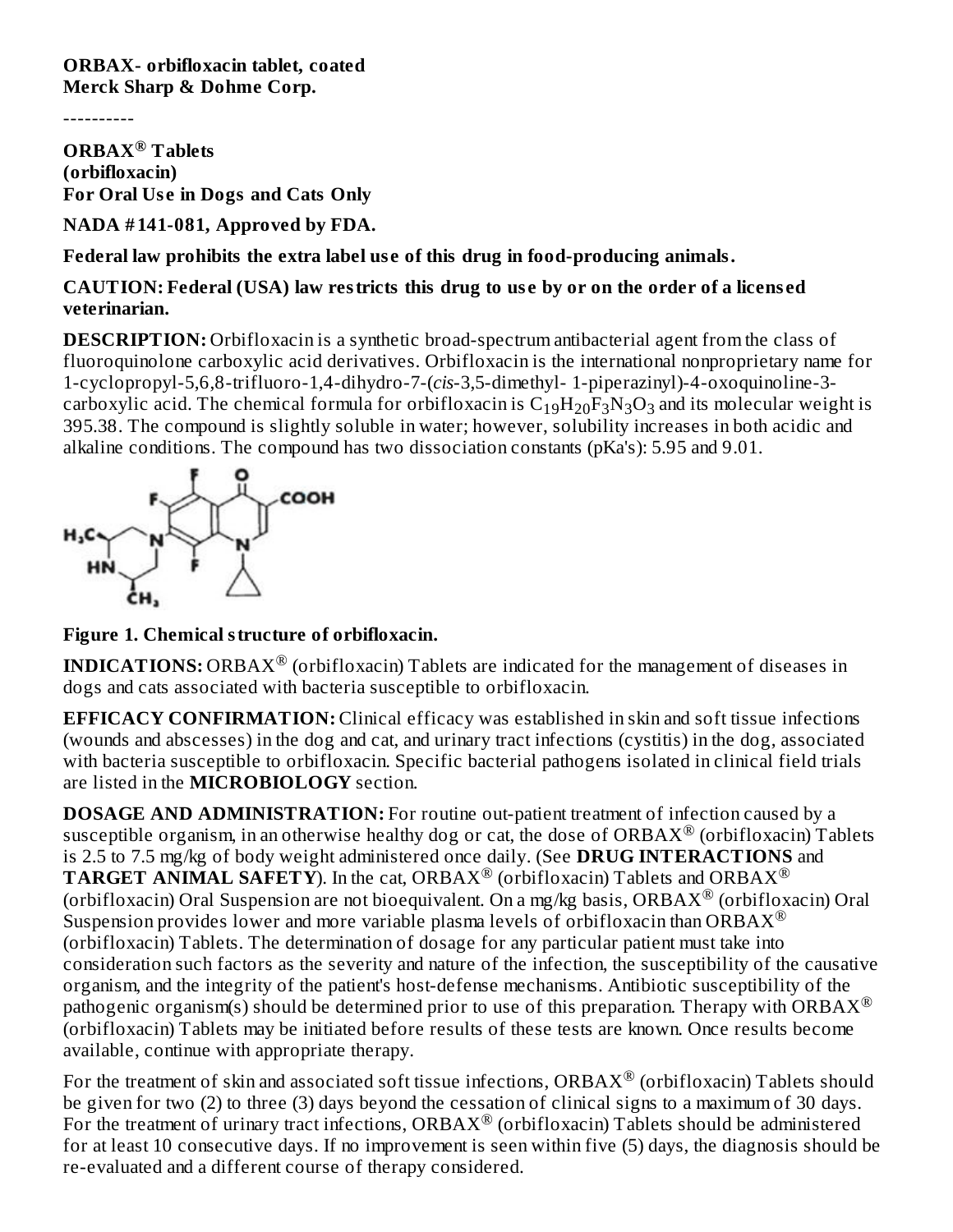To administer a total daily dose of 2.5 mg/kg, ORBAX $^\circledR$  (orbifloxacin) Tablets may be dispensed as indicated in Table 1.

|                                |   |    |    | ually uose)                     |    |                |    |                |            |
|--------------------------------|---|----|----|---------------------------------|----|----------------|----|----------------|------------|
| <b>WEIGHT OF DOG/CAT (lbs)</b> |   |    |    |                                 |    |                |    |                |            |
|                                | 5 | 10 | 20 | 30                              | 40 | 50             | 60 | 90             | <b>120</b> |
| No. of 22.7 mg<br>tablets      |   |    |    | $\frac{1}{2}$ 1 $\frac{1}{2}$ 2 |    | $7\frac{1}{2}$ |    |                |            |
| No. of $68$ mg<br>tablets      |   |    |    | ⅓                               |    |                |    | $1\frac{1}{2}$ |            |

**Table 1: Dos e Table for ORBAX (orbifloxacin) Tablets (2.5 mg/kg total ® daily dos e)**

**CLINICAL PHARMACOLOGY: Pharmacokinetics in healthy adult beagle dogs and healthy adult cats:** In fasted animals, orbifloxacin is rapidly and almost completely absorbed from the gastrointestinal tract following oral administration. Absorption of orally administered orbifloxacin increases proportionately with dose (exhibits linear pharmacokinetics) up to 37.5 mg/kg when given daily for 30 days. The absolute bioavailability (F) of an oral dose is approximately 100%. Peak plasma concentrations are usually attained within 1 hour of administration. The effects of concomitant feeding on the absorption of orbifloxacin have not been studied. Divalent cations are generally known to diminish the absorption of fluoroquinolones. (See **DRUG INTERACTIONS.**) The relatively large volume of distribution at steady state (V $_{\rm ss}$ ) is indicative of a widespread distribution and penetration into body tissues. Within 24 hours of administration, approximately 40% of an oral dose was excreted into the urine unchanged in dogs with normal renal function. This supports the efficacy of orbifloxacin in the treatment of urinary tract infections. Based on the plasma elimination half-life and the dosing interval, negligible drug accumulation is expected with multiple dosing. Pharmacokinetic parameters estimated in a randomized two-period, two-sequence crossover study using single intravenous and oral doses are summarized in Tables 2 and 3 and Figures 2 and 3.

| Beagle Dogs and 12 Adult Cats After a Single IV Bolus of Orbifloxacin at<br>$2.5 \text{ mg/kg}$ |                   |                   |  |  |  |  |
|-------------------------------------------------------------------------------------------------|-------------------|-------------------|--|--|--|--|
| Pharmacokinetic<br>Parameter                                                                    | Dog Estimate (SD) | Cat Estimate (SD) |  |  |  |  |
| Total body clearance,<br>mL/min/kg                                                              | $2.9 \pm 0.2$     | $4.09 \pm 0.7$    |  |  |  |  |
| Volume of distribution at<br>steady state, $V_{ss}$ (L/kg)                                      | $1.2 \pm 0.2$     | $1.3 \pm 0.13$    |  |  |  |  |
| AUC $_0$ - $_{\infty}$ (µg·h/mL)                                                                | $14.3 \pm 0.9$    | $10.6 \pm 2.4$    |  |  |  |  |
| Terminal plasma<br>elimination half-life, $t_{1/2}$<br>(hrs)                                    | $5.4 \pm 1.1$     | $4.5 \pm 1.8$     |  |  |  |  |

## **Table 2: Mean Pharmacokinetic Parameters Estimated in 12 Adult Beagle Dogs and 12 Adult Cats After a Single IV Bolus of Orbifloxacin at**

**Table 3: Mean Pharmacokinetic Parameters Estimated in 12 Adult Beagle Dogs and 12 Adult Cats After a Single Oral Dos e of Orbifloxacin at 2.5 mg/kg**

| Pharmacokinetic<br>Parameter         | Dog Estimate (SD) | <b>Cat Estimate (SD)</b> |
|--------------------------------------|-------------------|--------------------------|
| Total body clearance/F,<br>mL/min/kg | $3.0 \pm 0.2$     | $3.98 \pm 0.8$           |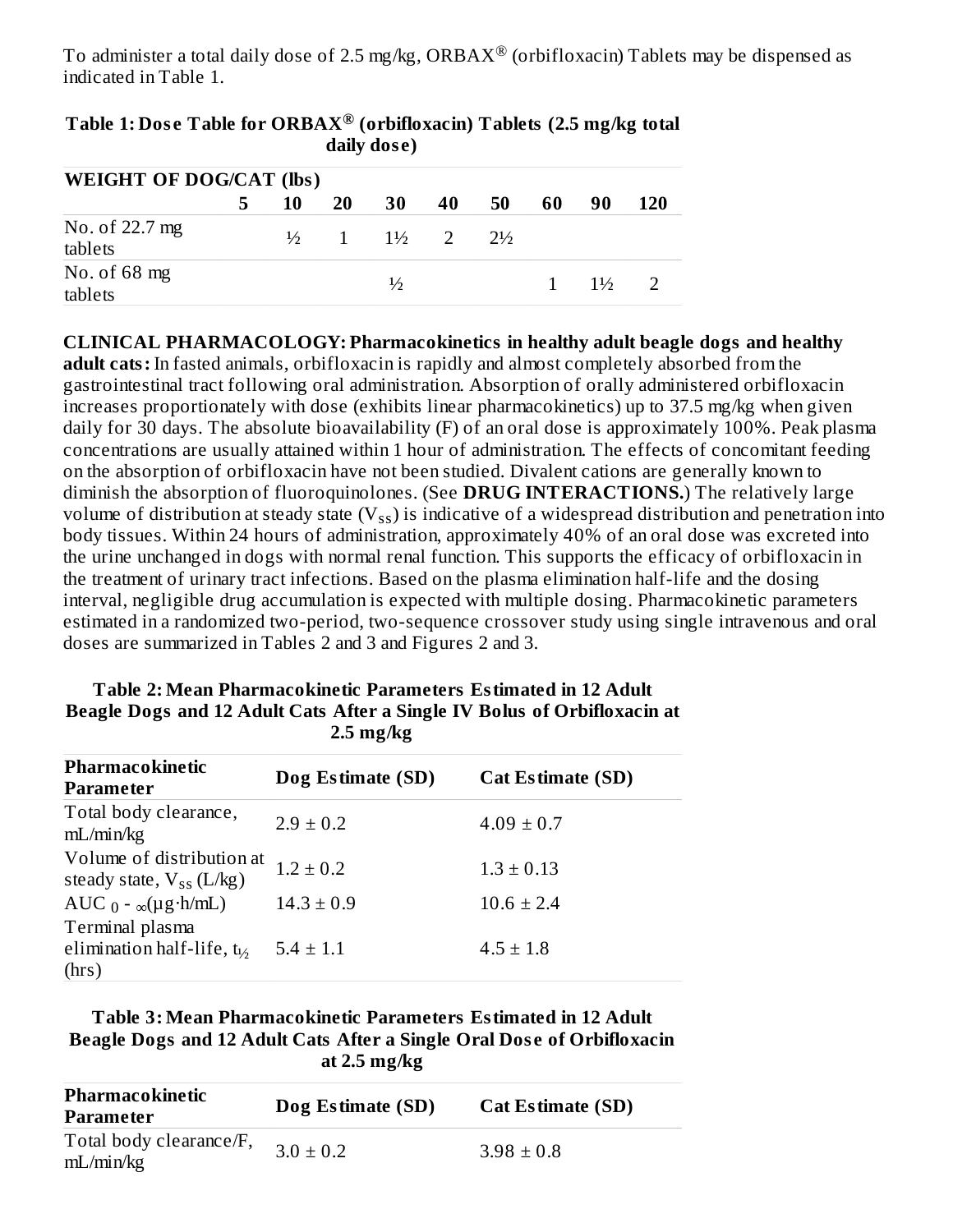| $2.3 \pm 0.3$  | $2.06 \pm 0.6$  |
|----------------|-----------------|
|                |                 |
| $46 \pm 27$    | $60 \pm 27$     |
| $14.3 \pm 1.4$ | $10.82 \pm 2.6$ |
|                |                 |
|                | $5.52 \pm 2.66$ |
|                | $5.6 \pm 1.1$   |

**Plasma Concentration of Orbifloxacin vs. Time in Dogs**



**Figure 2. Mean plasma concentration of orbifloxacin vs. time in dogs (2.5 mg/kg = obs erved values, 7.5 mg/kg = extrapolated values).**

**Plasma Concentration of Orbifloxacin vs. Time in Cats**



**Figure 3. Mean plasma concentration of orbifloxacin vs. time in cats (2.5 mg/kg = normalized from an actual mean dos e of 3.32 mg/kg; 7.5 mg/kg = extrapolated values).**

**MICROBIOLOGY:** Orbifloxacin is bactericidal against a wide range of gram-negative and grampositive organisms and exerts its antibacterial effect through interference with the bacterial enzyme DNA gyrase which is needed for the maintenance and synthesis of bacterial DNA. The minimum inhibitory concentrations (MICs) of pathogens with the oral tablets isolated in multicentered clinical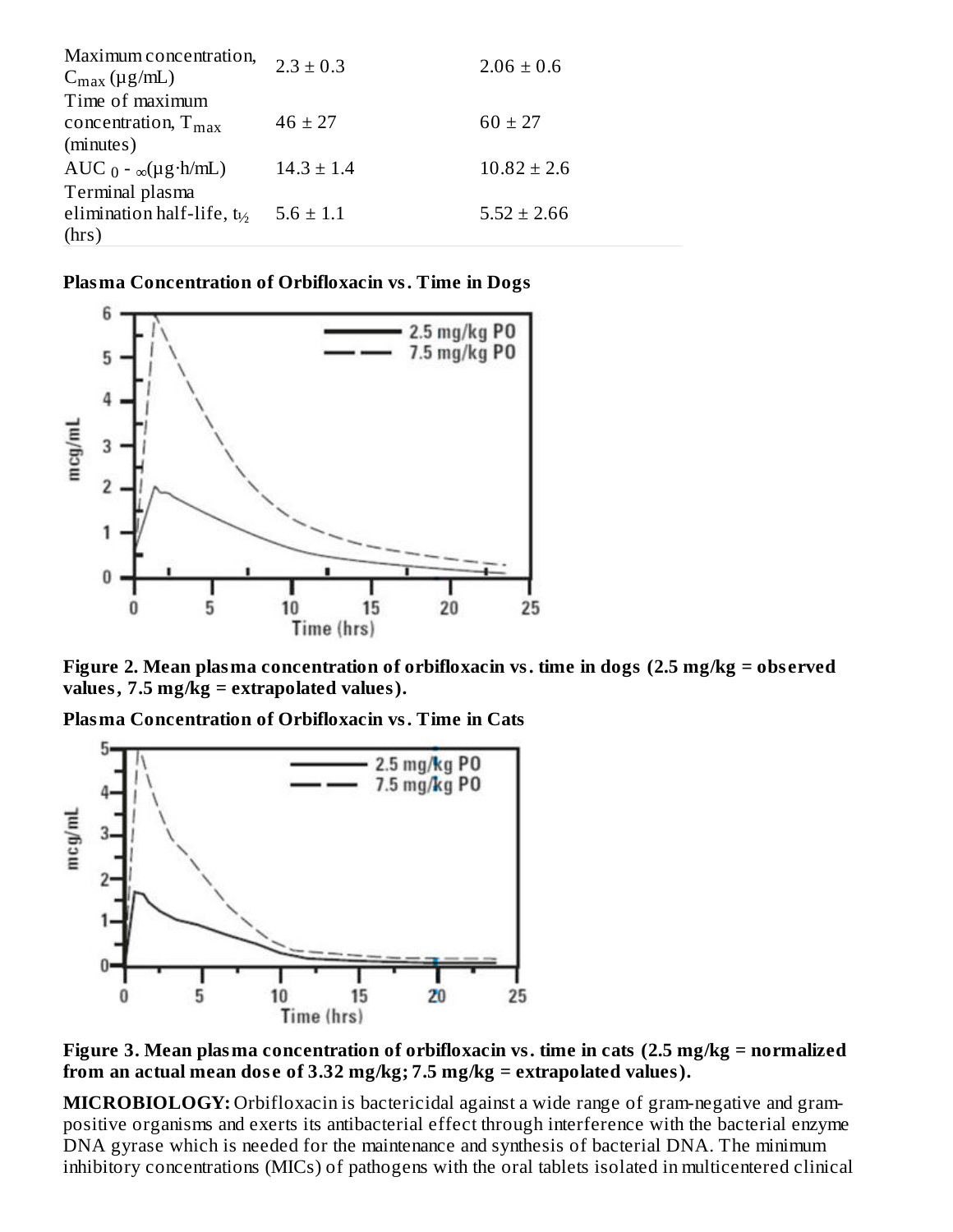field trials performed in the United States were determined using Clinical and Laboratory Standards Institute (CLSI) guidelines and are shown in Tables 4, 5, and 6.

| r athogens roomten between roo , and root rivin chinem mitetions<br>Dogs |                               |                   |            |                  |  |  |
|--------------------------------------------------------------------------|-------------------------------|-------------------|------------|------------------|--|--|
| <b>Bacteria Name</b>                                                     | Number of<br><b>Is olates</b> | MIC <sub>50</sub> | $MIC_{90}$ | <b>MIC Range</b> |  |  |
| Staphylococcus<br>pseudintermedius                                       | 5                             |                   |            | $0.0975 - 0.39$  |  |  |
| Proteus mirabilis                                                        | 19                            | 0.78              | 1.56       | $0.048 - 1.56$   |  |  |
| Escherichia coli                                                         | 35                            | 0.0975            | 0.39       | $0.024 - 225$    |  |  |
| Enterococcus<br>faecalis                                                 | 5                             | t                 |            | $0.003 - 3.12$   |  |  |

# **Table 4: MIC Values (µg/mL) of Orbifloxacin Against Urinary \* Pathogens Isolated Between 1994 and 1996 From Clinical Infections in**

\* The correlation between the *in vitro* susceptibility data (MIC Values) and clinical response has not been determined.

 $\dagger$  There were an insufficient number of isolates to calculate the MIC<sub>50</sub> or MIC<sub>90</sub>.

#### **Table 5: MIC Values (µg/mL) of Orbifloxacin Against Dermal \* Pathogens Isolated Between 1994 and 1996 From Clinical Infections of Dogs**

| <b>Bacteria Name</b>                        | <b>Number of</b><br><b>Is olates</b> | MIC <sub>50</sub>    | MIC <sub>90</sub>    | <b>MIC Range</b> |
|---------------------------------------------|--------------------------------------|----------------------|----------------------|------------------|
| Staphylococcus<br>pseudintermedius          | 51                                   | 0.195                | 0.39                 | $0.003 - 1.56$   |
| Staphylococcus<br>aureus                    | 8                                    | $\ddagger$           | $\dagger$            | $0.195 - 225$    |
| Coagulase + $ve$<br>staphylococci           | 59                                   | 0.195                | 0.39                 | $0.003 - 225$    |
| Pasteurella<br>multocida                    | 5                                    | $\dagger$            | $\overline{0}$       | $0.003 - 0.78$   |
| Proteus mirabilis                           | 7                                    | $\overline{\dagger}$ | $\overline{\dagger}$ | $0.39 - 1.56$    |
| Pseudomonas<br>aeruginosa                   | 14                                   | 3.125                | 12.5                 | $0.39 - 225$     |
| Pseudomonas spp.                            | 18                                   | 3.125                | 12.5                 | $0.02 - 25$      |
| Klebsiella<br>pneumonia                     | 9                                    | $\dagger$            | $\dagger$            | $0.0975 - 0.195$ |
| Escherichia coli                            | 28                                   | 0.0975               | 0.39                 | $0.012 - 6.25$   |
| Enterobacter spp.                           | 24                                   | 0.0975               | 0.39                 | $0.012 - 6.25$   |
| Citrobacter spp.                            | $\overline{4}$                       | $\overline{\dagger}$ | $\dagger$            | $0.024 - 0.0975$ |
| <b>Enterococcus</b><br>faecalis             | 11                                   | $\ddagger$           | $\dagger$            | $0.3 - 225$      |
| ß-hemolytic<br>streptococci (Group 22<br>G) |                                      | 0.39                 | 1.56                 | $0.006 - 3.12$   |
| Streptococcus<br>equisimilis                | 10                                   | $\ddagger$           | Ť                    | $0.003 - 0.78$   |

\* The correlation between the *in vitro* susceptibility data (MIC Values) and clinical response has not been determined.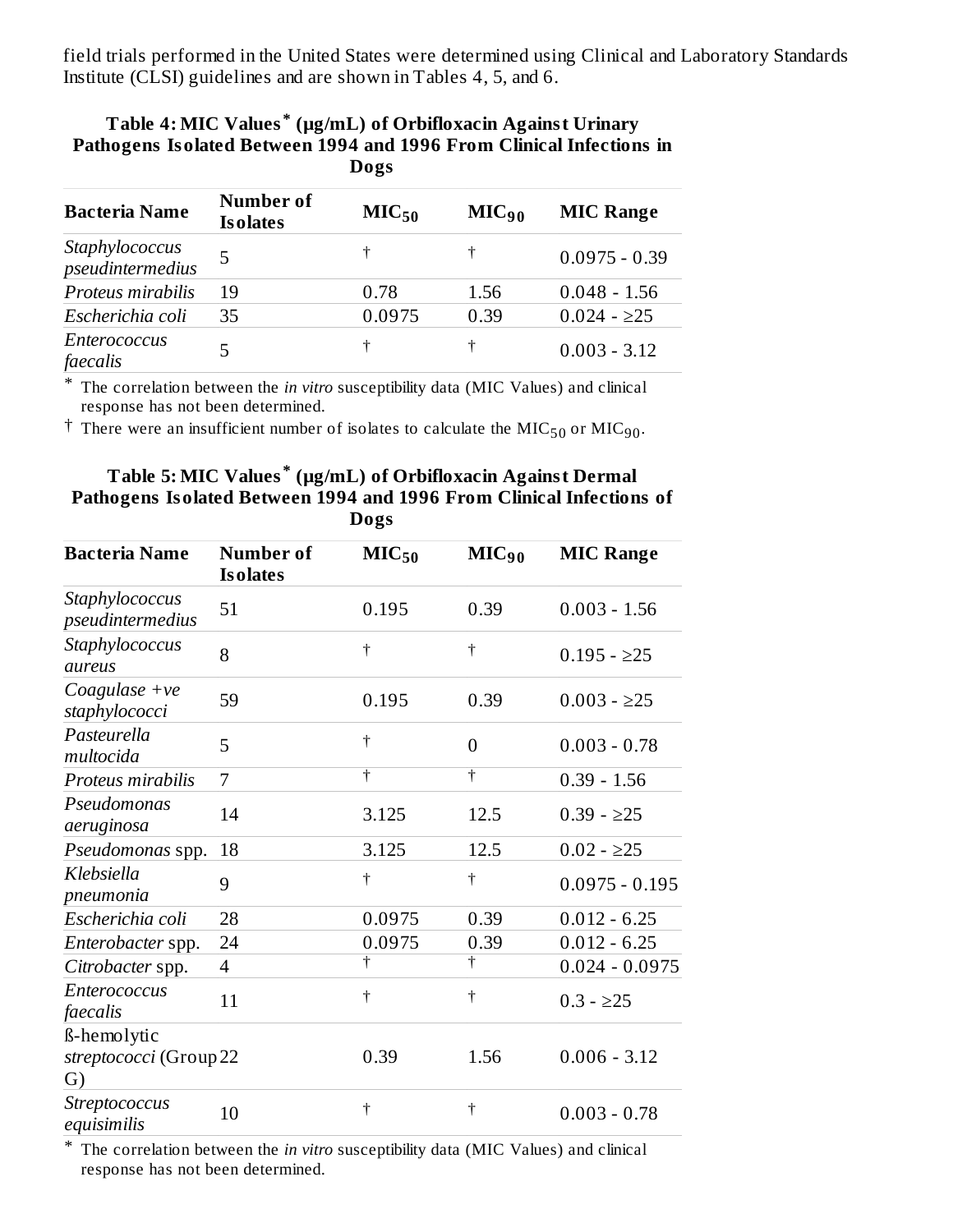$\dagger$  There were an insufficient number of isolates to calculate the MIC<sub>50</sub> or MIC<sub>90</sub>.

| <b>Bacteria Name</b>                        | Number of<br><b>Is olates</b> | MIC <sub>50</sub> | MIC <sub>90</sub> | <b>MIC Range</b> |
|---------------------------------------------|-------------------------------|-------------------|-------------------|------------------|
| Staphylococcus<br>pseudintermedius          | 25                            | 0.39              | 0.39              | $0.024 - 3.125$  |
| Staphylococcus<br>aureus                    | 7                             | $\dagger$         | †                 | $0.195 - 0.39$   |
| Coagulase $+ve$<br>staphylococci            | 32                            | 0.39              | 0.39              | $0.024 - 3.125$  |
| Pasteurella<br>multocida                    | 47                            | 0.012             | 0.048             | $0.003 - 0.195$  |
| Pseudomonas<br>aeruginosa                   | 3                             | $\dagger$         | ╈                 | $0.39 - 3.125$   |
| Pseudomonas spp.                            | 10                            | t                 | t                 | $0.195 - 6.25$   |
| Escherichia coli                            | 17                            | 0.048             | 0.195             | $0.024 - 25$     |
| Enterobacter spp.                           | 12                            | t                 |                   | $0.024 - 0.78$   |
| <b>Enterococcus</b><br>faecalis             | 10                            | t                 | t                 | $1.56 - 3.125$   |
| ß-hemolytic<br>streptococci (Group 14<br>G) |                               | t                 | †                 | $0.006 - 1.56$   |

| Table 6: MIC Values <sup>*</sup> (µg/mL) of Orbifloxacin Against Dermal |
|-------------------------------------------------------------------------|
| Pathogens Isolated Between 1994 and 1996 From Clinical Infections of    |
| <b>Cats</b>                                                             |

\* The correlation between the *in vitro* susceptibility data (MIC Values) and clinical response has not been determined.

 $^\dagger$  There were an insufficient number of isolates to calculate the MIC<sub>50</sub> or MIC<sub>90</sub>.

**DRUG INTERACTIONS:** Compounds (eg, sucralfate, antacids, and multivitamins) containing divalent and trivalent cations (eg, iron, aluminum, calcium, magnesium, and zinc) may substantially interfere with the absorption of quinolones resulting in a decrease in product bioavailability. Therefore, the concomitant oral administration of quinolones with foods, supplements, or other preparations containing these compounds should be avoided. The dosage of theophylline should be reduced when used concurrently with fluoroquinolones. Cimetidine has been shown to interfere with the metabolism of fluoroquinolones and should be used with care when used concurrently. Concurrent use of fluoroquinolones with oral cyclosporine is contraindicated. Concurrent administration of fluoroquinolones may increase the action of oral anticoagulants.

**CONTRAINDICATIONS:** Orbifloxacin and other quinolones have been shown to cause arthropathy in immature animals of most species tested, the dog being particularly sensitive to this side effect. Orbifloxacin is contraindicated in immature dogs during the rapid growth phase (between 2 and 8 months of age in small and medium-sized breeds, and up to 18 months of age in large and giant breeds). Orbifloxacin is contraindicated in dogs and cats known to be hypersensitive to quinolones.

**PRECAUTIONS:** Prescribing antibacterial drugs in the absence of a proven or strongly suspected bacterial infection is unlikely to provide benefit to treated animals and may increase the risk of the development of drug-resistant animal pathogens.

The use of fluoroquinolones in cats has been reported to adversely affect the retina. Such products should be used with caution in cats. Blindness has also been reported post-approval in cats. In some cases, blindness has been temporary. DO NOT EXCEED 3.4 mg/lb (7.5 mg/kg) BODY WEIGHT PER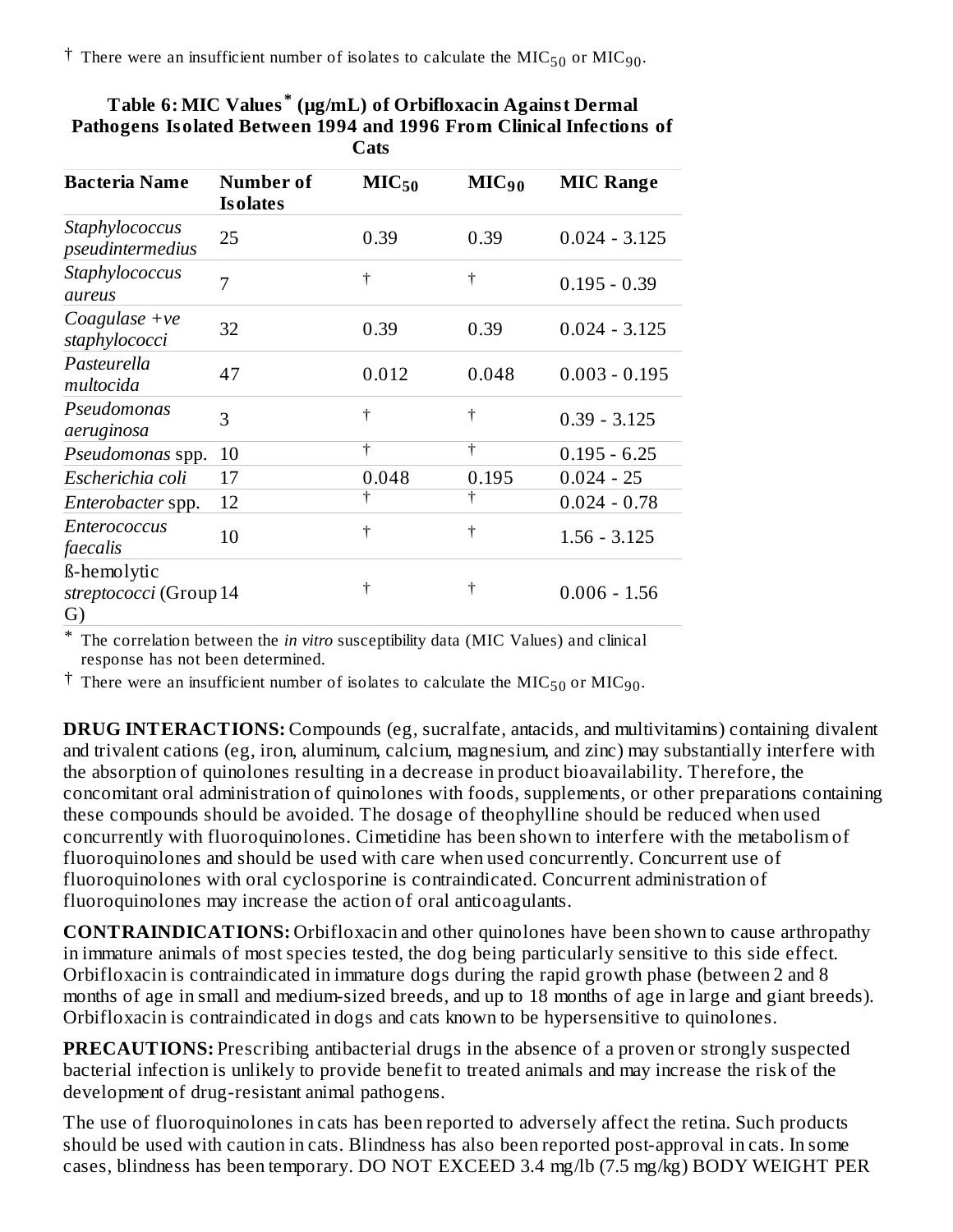## DAY IN CATS.

Quinolones should be used with caution in animals with known or suspected central nervous system (CNS) disorders. In such animals, quinolones have, in rare instances, been associated with CNS stimulation which may lead to convulsive seizures. Quinolones have been shown to produce erosions of cartilage of weight-bearing joints and other signs of arthropathy in immature animals of various species.

Administer orbifloxacin with caution in the presence of hepatic insufficiency/ impairment. The safety of orbifloxacin in animals that are used for breeding or that are pregnant and/or lactating has not been demonstrated.

## WARNINGS: For use in animals only. Do not exceed 7.5 mg/kg body weight per day in cats. Keep **out of the reach of children.**

Avoid contact with eyes. In case of contact, immediately flush eyes with copious amounts of water for 15 minutes. In case of dermal contact, wash skin with soap and water. Consult a physician if irritation persists following ocular or dermal exposure. Individuals with a history of hypersensitivity to quinolones should avoid this product. In humans, there is a risk of user photosensitization within a few hours after excessive exposure to quinolones. If excessive accidental exposure occurs, avoid direct sunlight.

**TARGET ANIMAL SAFETY:** Orbifloxacin administered to young, clinically healthy, adult dogs and cats at doses of 7.5 mg/kg, 22.5 mg/kg, and 37.5 mg/kg for 30 consecutive days was well tolerated. At the exaggerated doses of 22.5 and 37.5 mg/kg/day, orbifloxacin caused mild gastrointestinal effects (soft feces) in both male and female cats. Emesis (males only), diarrhea (males only), reduced food consumption with subsequent reduced body weight were evident in cats administered ORBAX  $^\circ$ (orbitfloxacin) Tablets at 75 mg/kg/day for 10 days. Orbifloxacin and other quinolones have been shown to cause arthropathy in immature animals of most species tested, the dog being particularly sensitive to this side effect. In 8- to 10-week-old beagle puppies dosed daily with orbifloxacin for 30 days, microscopic lesions consistent with fluoroquinolone-induced arthropathy of the articular cartilage was seen in only one of eight dogs dosed at 12.5 mg/kg, and in all eight dogs dosed at 25 mg/kg. (See **CONTRAINDICATIONS**.) No arthropathy was noted in 12-week-old kittens administered orbifloxacin at doses as high as 25 mg/kg for 1 month.

**ADVERSE REACTIONS:** In clinical trials, when the drug was administered at 2.5 mg/ kg/day, no drug-related adverse reactions were reported.

**Post Approval Experience with ORBAX (orbifloxacin) Tablets (Rev. 2010): The following ® advers e events are bas ed on postapproval advers e drug experience reporting with ORBAX ® (orbifloxacin) Tablets. Not all advers e reactions are reported to FDA CVM. It is not always possible to reliably estimate the advers e event frequency or establish a causal relationship to product exposure using this data. The following advers e events are listed in decreasing order of reporting frequency:**

CAT: Blindness, mydriasis, anorexia, ataxia, depression/lethargy, vomiting, convulsions, abnormal retina, hypersalivation. In some cases, blindness has been temporary.

DOG: Vomiting, convulsions, depression/lethargy, anorexia.

For additional information about adverse drug experience reporting for animal drugs, contact FDA at 1- 888-FDA-VETS or online at http://www.fda.gov/AnimalVeterinary/SafetyHealth.

**HOW SUPPLIED:** ORBAX $^{\circledR}$  (orbifloxacin) Tablets are available in the following presentations:

| 22.7 mg: | Bottles of 250 green, E-Z<br>Break, single-scored tablets | NDC 0061-1141-01 |
|----------|-----------------------------------------------------------|------------------|
| 68 mg:   | Bottles of 100 blue, E-Z<br>Break, single-scored tablets  | NDC 0061-1174-01 |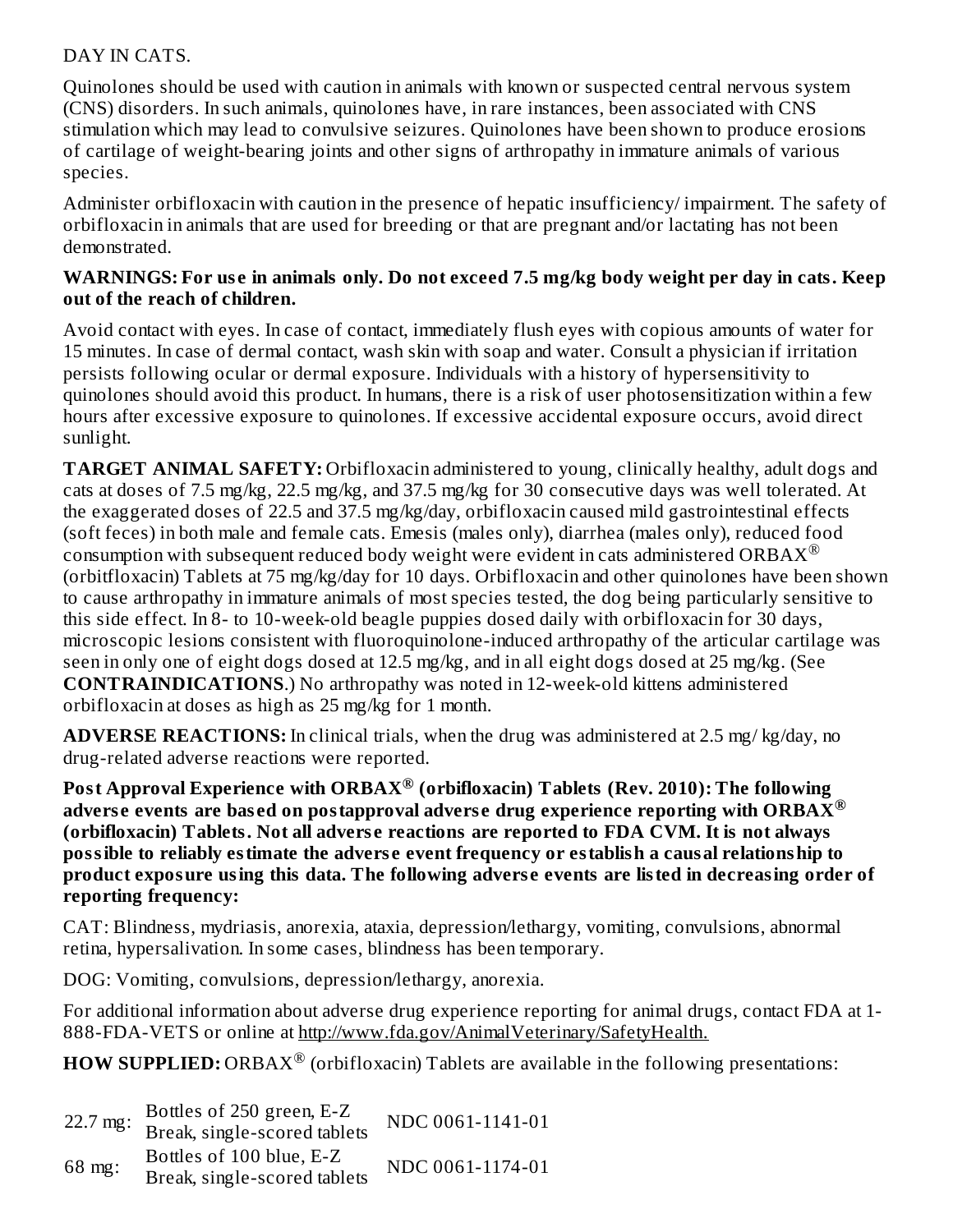**STORAGE CONDITIONS:** Store between 2° and 30°C (36° and 86°F). Protect from excessive moisture.

For technical assistance or to report a suspected adverse reaction call 1-800-224-5318.

Made in USA Intervet Inc (d/b/a Merck Animal Health) Summit, NJ 07901

© 1997, 2010, 2014 Intervet Inc. a subsidiary of Merck & Co. All rights reserved.

For patent information: http://www.merck.com/product/patent/home.html.

## **PRINCIPAL DISPLAY PANEL- 22.7 mg Tablet Bottle Label**

250 Tablets **22.7 mg**

**NDC** 0061-1141-01

**ORBAX ®(orbifloxacin)**

Tablets for Dogs and Cats Only

**Caution:** Federal law restricts this drug to use by or on the order of a licensed veterinarian.

#### **Federal law prohibits the extra label us e of this drug in food-producing animals.**

NADA #141-081, Approved by FDA.

**MERCK**

Animal Health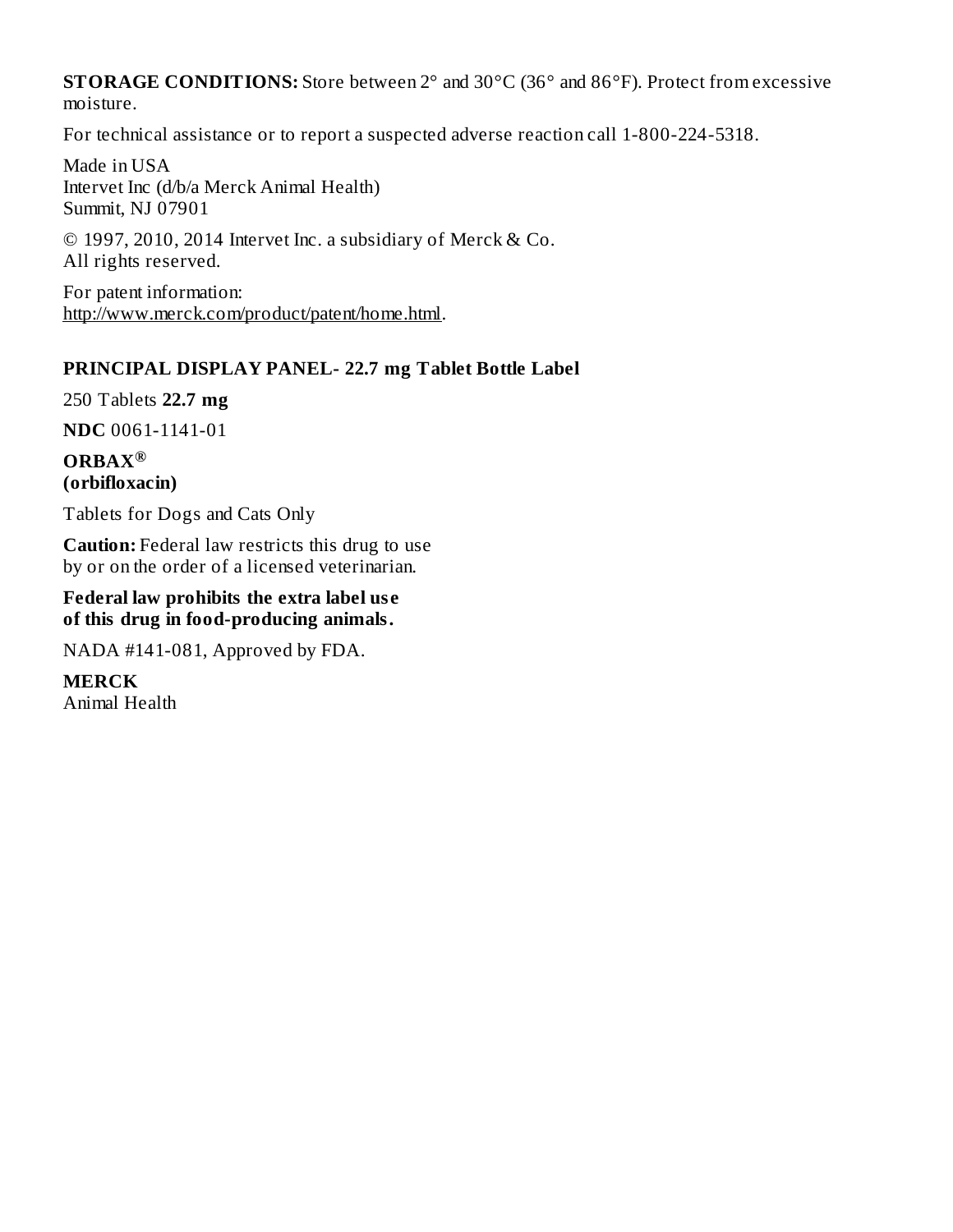

## **PRINCIPAL DISPLAY PANEL- 68 mg Tablet Bottle Label**

100 Tablets **68 mg**

**NDC** 0061-1174-01

## **ORBAX ®(orbifloxacin)**

Tablets for Dogs and Cats Only

**Caution:** Federal law restricts this drug to use by or on the order of a licensed veterinarian.

## **Federal law prohibits the extra label us e of this drug in food-producing animals.**

NADA #141-081, Approved by FDA.

**MERCK** Animal Health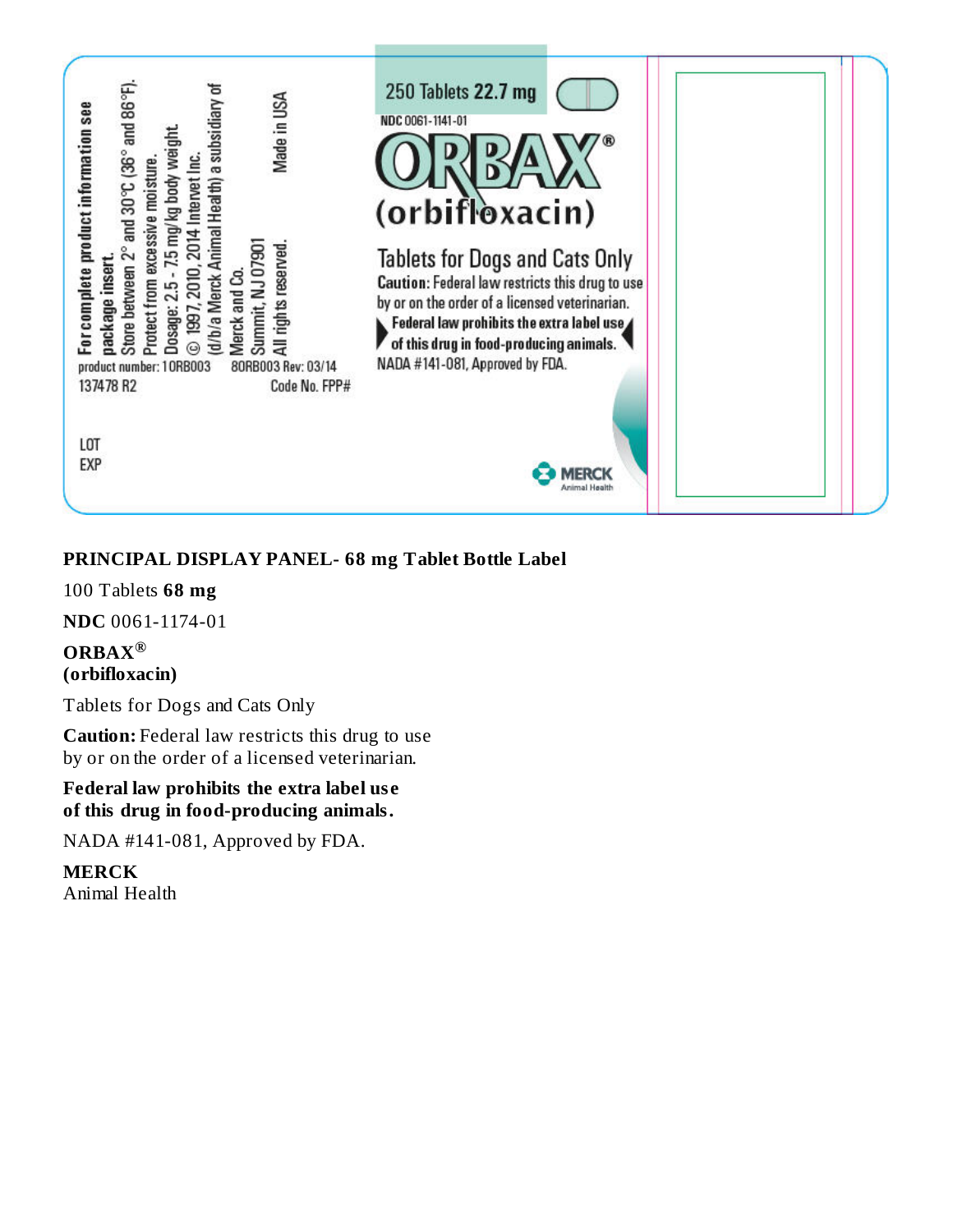

|                                                                  |  |                                                                 |                             | NDC:0061-1141                                              |  |
|------------------------------------------------------------------|--|-----------------------------------------------------------------|-----------------------------|------------------------------------------------------------|--|
| ORAL                                                             |  |                                                                 |                             |                                                            |  |
|                                                                  |  |                                                                 |                             |                                                            |  |
|                                                                  |  |                                                                 |                             |                                                            |  |
| <b>Active Ingredient/Active Moiety</b>                           |  |                                                                 |                             |                                                            |  |
| <b>Ingredient Name</b>                                           |  |                                                                 |                             | Strength                                                   |  |
| Orbifloxacin (UNII: 660932TPY6) (Orbifloxacin - UNII:660932TPY6) |  |                                                                 | Orbifloxacin<br>22.7 mg     |                                                            |  |
|                                                                  |  |                                                                 |                             |                                                            |  |
|                                                                  |  |                                                                 |                             |                                                            |  |
|                                                                  |  |                                                                 |                             |                                                            |  |
|                                                                  |  |                                                                 |                             |                                                            |  |
| <b>Size</b>                                                      |  |                                                                 | 14 <sub>mm</sub>            |                                                            |  |
|                                                                  |  |                                                                 |                             |                                                            |  |
|                                                                  |  |                                                                 |                             |                                                            |  |
|                                                                  |  |                                                                 |                             |                                                            |  |
|                                                                  |  |                                                                 |                             |                                                            |  |
|                                                                  |  |                                                                 |                             |                                                            |  |
| <b>Package Description</b>                                       |  |                                                                 |                             | <b>Marketing End Date</b>                                  |  |
| 250 in 1 BOTTLE                                                  |  |                                                                 |                             |                                                            |  |
|                                                                  |  |                                                                 |                             |                                                            |  |
|                                                                  |  |                                                                 |                             |                                                            |  |
|                                                                  |  | PRESCRIPTION ANIMAL DRUG<br><b>Score</b><br><b>Imprint Code</b> | <b>Marketing Start Date</b> | Item Code (Source)<br><b>Basis of Strength</b><br>2 pieces |  |